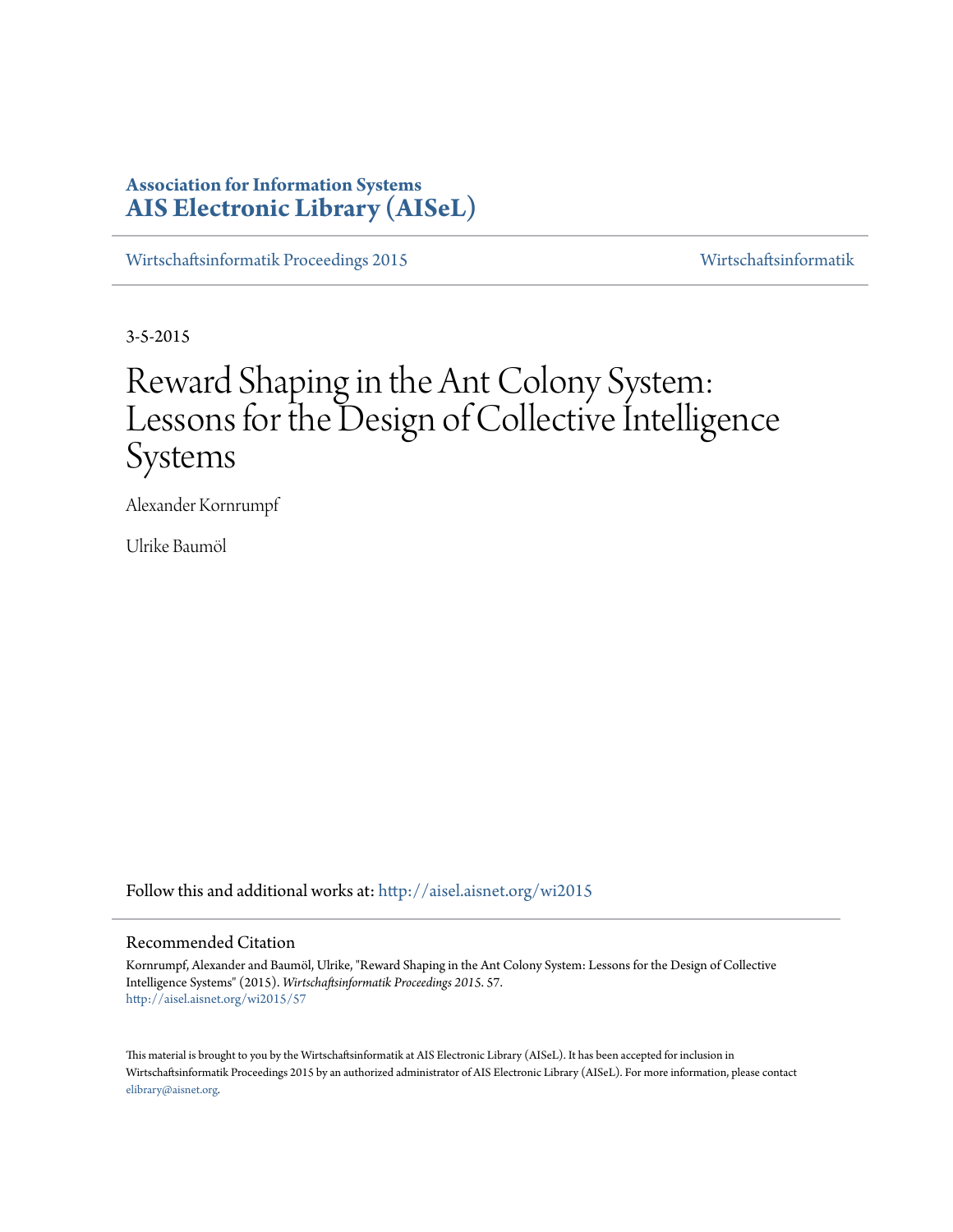# **Reward Shaping in the Ant Colony System: Lessons for the Design of Collective Intelligence Systems**

Alexander Kornrumpf<sup>1</sup>, Ulrike Baumöl<sup>1</sup>

<sup>1</sup> FernUniversität Hagen, Lehrstuhl für Informationsmanagement, 58084 Hagen {alexander.kornrumpf, ulrike.baumoel}@fernuni-hagen.de

**Abstract.** The problem-oriented design of collective intelligence systems (CIS) is in itself an open problem. Previous research draws upon findings from biological swarm intelligence to derive guiding design principles but also highlights the importance of evaluating the system's state with respect to the given problem. We investigate this evaluation task on the individual and the global level within the framework inspired by reinforcement learning. We map different modes of evaluation to different schemes of rewarding agents, thereby illustrating that designer of CIS face the task of reward shaping. We simulate several reward schemes as variations of the well-known ant colony system (ACS). We show that rewards in the ACS, although they consist only of a single value, the metaphorical pheromone concentration, have complex semantics, and coordinate the distribution of information and allocation of work within the system. This makes the ACS a valuable source of inspiration for CIS with human agents.

**Keywords:** collective intelligence, swarm intelligence, reinforcement learning.

# **1 Introduction**

The topic of *collective intelligence (CI)* is increasingly generating attention from researchers and practitioners alike [1, 2]. The last decade has produced new and successful forms of collaboration such as crowdsourcing [3], open innovation [4] and wikis [5]. Researchers and the general public have readily filed these successes as examples of CI or more colloquial the "wisdom of the crowds" [6, 7], the latter expression stemming from a book of the same name [8]. However, despite the aforementioned examples of success, a general, goal-oriented approach to the design and implementation of systems that enable CI – *collective intelligence systems (CIS)* – is still an open research problem [2, 9] and in fact has been since the 1990s [10].

To a great extent, CIS design has been inspired by the behavior of animal swarms, often called swarm intelligence (SI). A review of early work seeking to derive properties of CI from the behavior of insect swarms can be found in [11]. More recent examples of work on the application of SI principles  $-e$ . g. stigmergy, adaptivity, flexibility, robustness, and self-organization – to business and economics include [12–15]. There is a historic tendency to equate the SI of insects with the CI of humans. However, while SI principles provide valuable guidelines for CIS design, it is also obvious

<sup>12&</sup>lt;sup>th</sup> International Conference on Wirtschaftsinformatik,

March 4-6 2015, Osnabrück, Germany

Kornrumpf, A.; Baumöl, U. (2015): Reward Shaping in the Ant Colony System: Lessons for the Design of Collective Intelligence Systems, in: Thomas. O.; Teuteberg, F. (Hrsg.): Proceedings der 12. Internationalen Tagung Wirtschaftsinformatik (WI 2015), Osnabrück, S. 842-856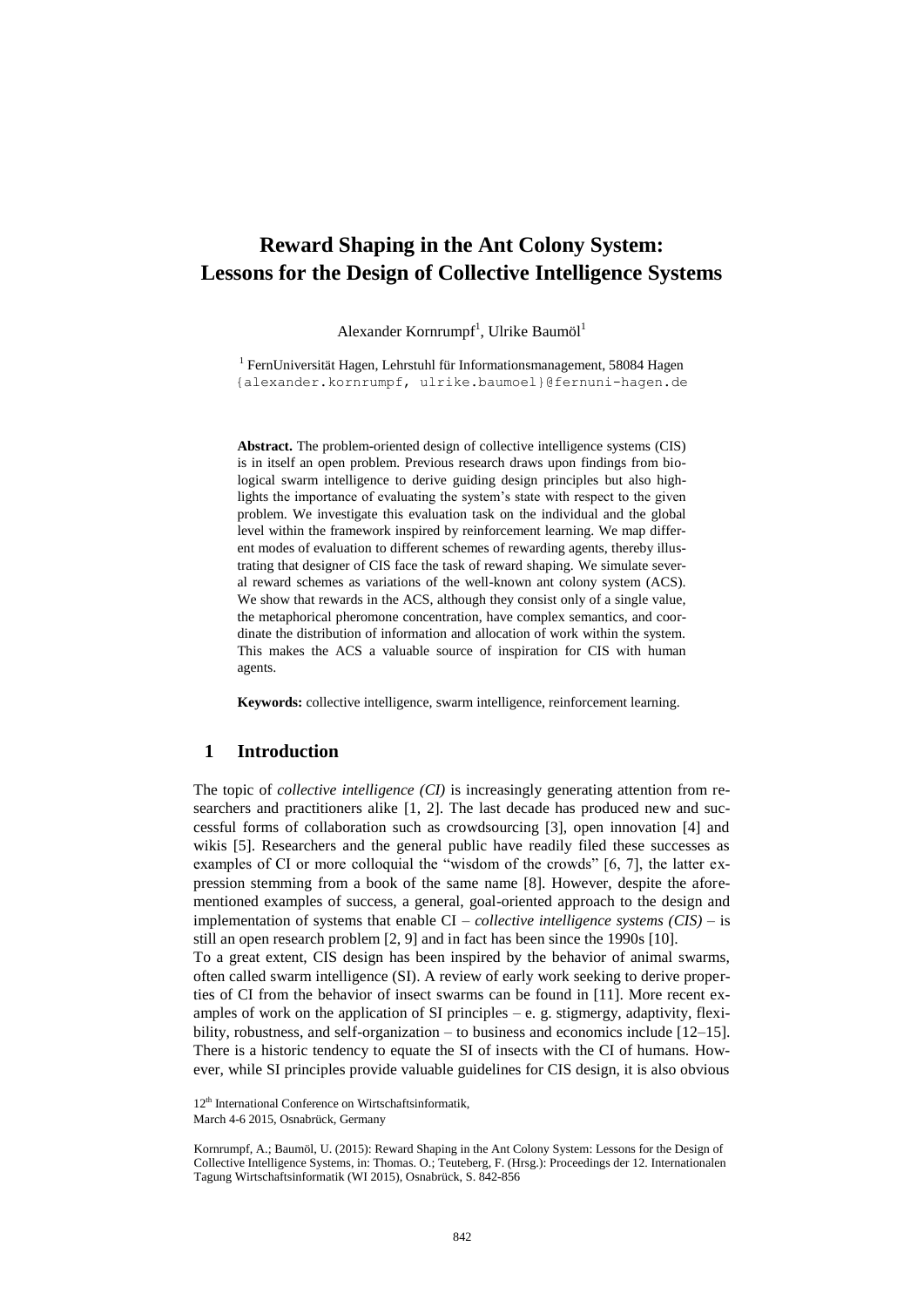that the analogy carries only so far. The differences between animal swarms and human collectives impose limitations on the degree to which SI is applicable to humans. Human abilities would be neglected in a CIS design guided solely by SI principles [16].

In this paper, we seek to investigate the transition between SI and CI more closely. We depart from three observations. First, CI often builds on SI only in a metaphorical sense. Vocabulary from SI is used to describe a working system, but the actual system is very different from the inspiring SI. A very well-known example of this is the *ant colony system (ACS)* metaheuristic [17, 18]. The ACS-algorithm draws on inspiration from SI to simulate a colony of artificial ants that can solve problems of combinatorial optimization. But the swarm metaphor is only one way of framing the algorithm. It can also be described within the framework of reinforcement learning [19]. Second, in previous work focusing on the systems aspect of CIS, the state of the CIS itself is assumed to have an intrinsic value with respect to a given problem [10, 20]. Assuming that this value is maximal for a solution state, the task of designing a problemoriented CIS comes down to the alignment of the collective's evaluation of states with the evaluation of state with respect to the given problem [10] In other words, the system needs to be crafted so that its states align to a given utility function of the individuals. To achieve this, additional incentives beyond the intrinsic value of states might be needed [9]. Third, both, the SI-perspective and the systems-perspective share the notion that information is distributed within the collective, i. e. none of the individuals has complete knowledge or a complete representation of the problem to be solved [11, 21, 22].

Using ACS as an example and reinforcement learning as a formal frame of reference for the study of state-values, we conduct a simulation experiment to address the following questions:

- 1. Where does the ACS go beyond the inspiration of SI?
- 2. How does varying the reward which the individuals receive for their actions impact the system's performance?
- 3. How does varying the way in which individuals share information influence the system's performance?

We find that, despite its heavy reliance on the swarm metaphor, the behavior of agents in the ACS is very unlike that of real ants. On the contrary it is carefully crafted so that the structure of rewards incentivizes intelligent exploitation of shared information on the system-wide scale. These findings suggest that the structure of rewards and distribution of information are two aspects that need to be carefully considered when designing a CIS, even though they play almost no part in the swarm metaphor. We show that the performance of the whole system crucially depends on the rewarding scheme as selected by the designer. Individuals need not only to be incentivized to take actions directed towards solving the problem but also to disclose information gathered during the process, including information on failed attempts.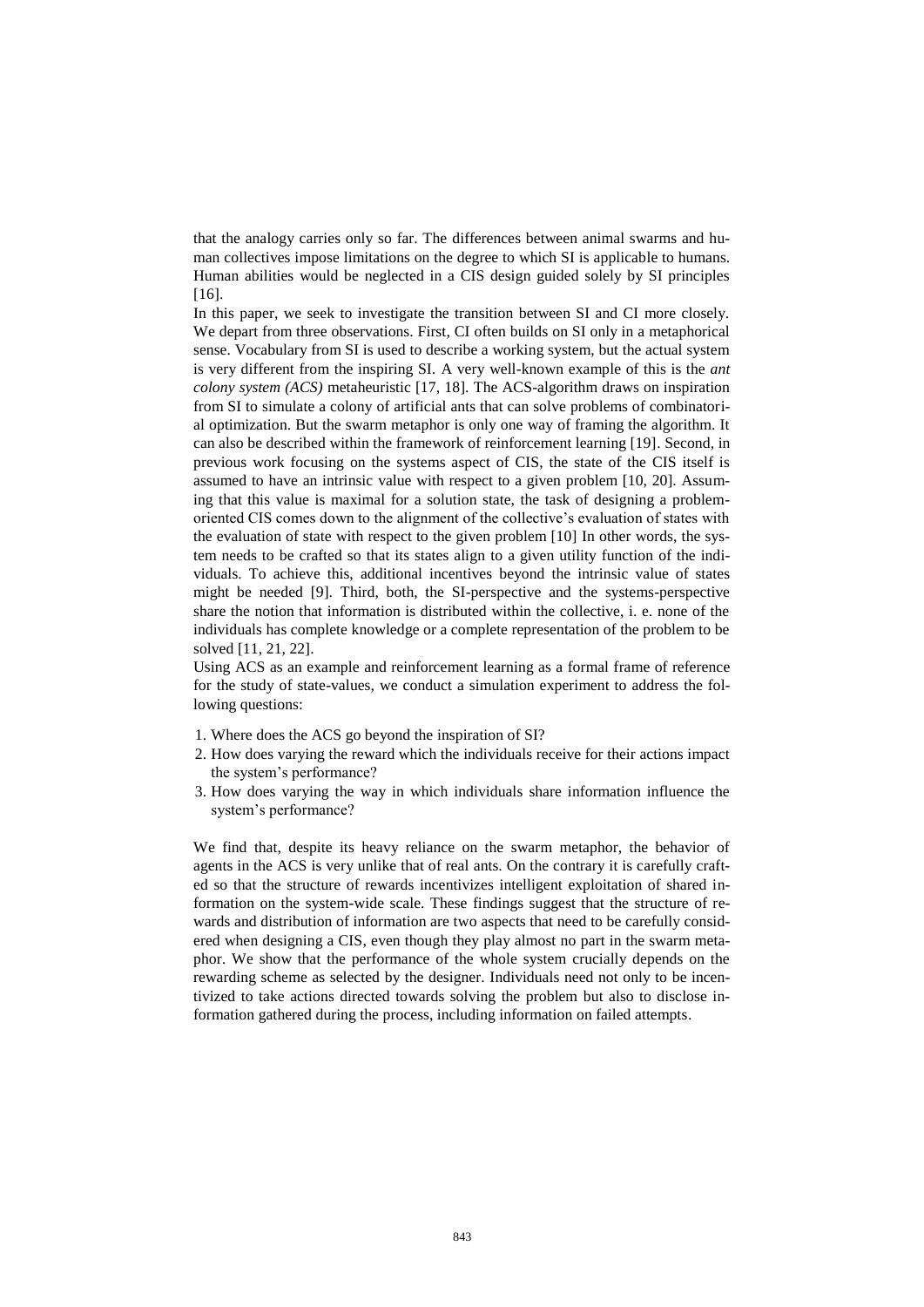# **2 Background**

# **2.1 Collective Intelligence and the Swarm Metaphor**

There are many definitions of CI. For this paper, we use a definition from [22], that "*CI is the ability of sufficiently large groups of individuals to create an emergent solution for a specific class of problems or tasks*". This is in line with the consensus of many researchers, as found in [1], that "*CI is greater than the sum of individual contributions*", which is a simplified way to describe emergence, and that "*CI is goaloriented and focuses on specific problems*". To provide an understanding how this definition builds upon SI, we discuss the swarm metaphor for the ACS. The swarm metaphor is probably best introduced by the words of Dorigo and Gambardella:

*"The natural metaphor on which ant algorithms are based is that of ant colonies. Real ants are capable of finding the shortest path from a food source to their nest without using visual cues by exploiting pheromone information. While walking, ants deposit pheromone on the ground, and follow, in probability, pheromone previously deposited by other ants."*[17]

This conception draws on earlier work which proposes a simple pheromone model to explain two observations of the behavior displayed by colonies of real ants while foraging for food:

- Presented with a road bifurcation and later rejoin that creates two paths of equal length (a "diamond shaped bridge"), a colony of the ant *Iridomyrmex humilis* will arbitrate on one path and disregard the other one [23]
- Presented with a road bifurcation and later rejoin that creates two path of different length, a colony of the ant *Lasius niger* will arbitrate on the shorter path and disregard the other one [24].

The behavior of said species is *emergent* in the sense that the ants do not have any concept of efficient collective foraging on a global scale but follow only simple local rules. It is *self-organizing* in the sense that no designated leader decides what path should be taken and there is no explicit decision process. The colony arbitrating on one path is a result only of the accumulation of pheromones on that path [23, 24]. The properties of emergence and self-organization are the hallmark of CI as defined above.

The ACS-algorithm uses swarm principles to provide a heuristic solution for problems of combinatorial optimization such as the *travelling salesman problem (TSP)* [17]. In contrast, recent research applies the same swarm principles, in the form of CI, to tackle wicked problems, e. g. global climate change [2, 25]. While these contrasting applications give an impression of the power of the swarm metaphor, swarm principles alone provide little insight into the design of CIS or, as Introne et al. put it, *"there are many examples of such* [CI] *systems, but there is no clear recipe for their development"* [25]. Therefore, we are interested in a notion of what makes CIS work that can be operationalized in CIS design. We use the ACS as an example, because it consists of a very small set of rules and actions and it can be investigated in simulation.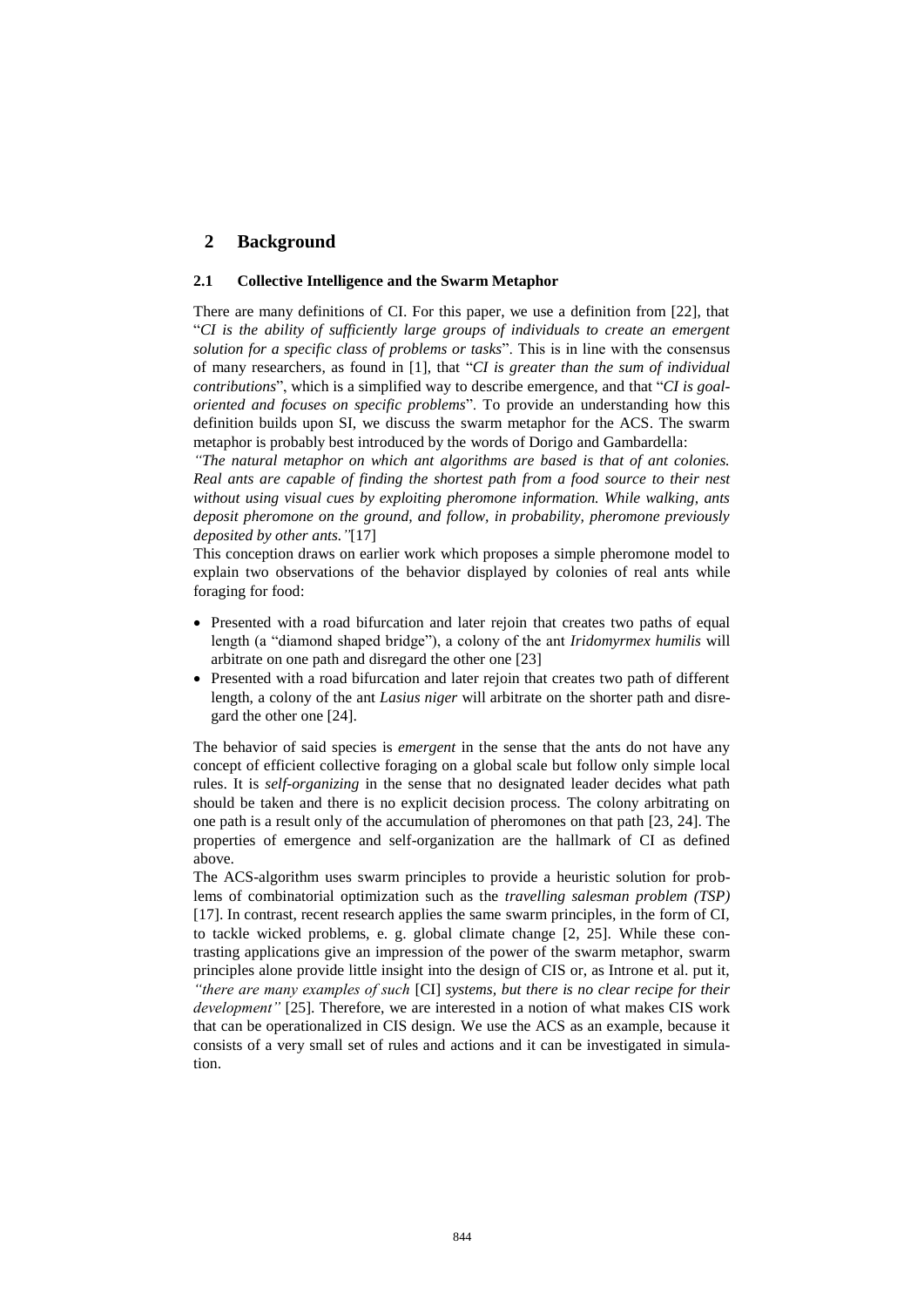#### **2.2 The Intrinsic Value of States**

To get a measure for the success of a CIS, we follow [21] and [20] by assuming that the state of the CIS, what we refer to as the global state, can be mapped to a solution candidate of the problem under consideration. A given solution candidate then can be evaluated with respect to the problem to get what we refer to as the *global* value of the underlying state. In principle, the state of spaces could simply be searched for the optimal solution, or, taking restrictions on transitions between states into account, a path to the optimal solution [26]. In practice, however, this is not possible, if the space of solutions, and thereby the space of states, is too large to be searched exhaustively or not clearly defined in the first place. It is no coincidence that these issues characterize the hardness of combinatorial optimization problems and wicked problems respectively. For a detailed discussion of wicked problems cf. [27]. The solution to this dilemma, as offered by the swarm metaphor, is that the transitions of the system's state are not guided by a global perception of value but by individual's *local* perceptions of the value of a given state. Individual behavior under such conditions can be modelled as reinforcement learning [10, 26, 28]. Emergence can be interpreted as the fact, that the criteria for global evaluation may be radically different from the individual evaluation and even include the translation of the state into a different ontology [22].

Reinforcement learning is agents learning what actions to take, on the basis of observing reward signals. This includes balancing observation and exploitation [29]. We focus specifically on the O-Learning Algorithm [30]. Let  $O(s, a)$  be the expected value of performing an action  $\alpha$  when in some state  $\beta$  from an agent's point of view. The agents can learn the values of  $Q$  from experience by repeatedly performing an action and observing the change of state and received rewards. An agent who in state s has performed action a, resulting in the new state s' and reward  $r$  may apply the following update rule:

$$
Q(s,a) \leftarrow (1-\alpha)Q(s,a) + \alpha(r + \gamma \max_{a'} Q(s',a')) \tag{1}
$$

The intuition here is that the value of a state-action pair is given by the immediate reward  $r$  plus the future reward to be expected from exploiting the available information on the new state s' (hence the max) but discounted by some factor  $0 \le \gamma \le 1$ . In some scenarios,  $r$  is always zero, except for entering some goal state, so that the value of all other state-action pairs equals this reward discounted for the distance to the goal state. For typical reinforcement learning settings, the Q-learning update rule (1) converges to the true values of  $Q(s, a)$  [30]. Once this fact is established, the optimal strategy for agents is obvious: In general choose a as to maximize  $O(s, a)$  for the current state  $s$  (exploitation). But with a small probability choose another action at random to learn about new state-action values (exploration).

For a functional CIS, global and local perception of a state's value must be in alignment [10]. In simulated SI, e. g. the ACS, this can be enforced by design. In CIS with human collectives the designer has to solve this problem by presenting the CIS in a way that aligns with the individual motivation and add incentives where this is not possible [9]. Translated to the language of reinforcement learning, *reward shaping* refers to the idea that at a state transition some additional reward  $F(s, s')$  may be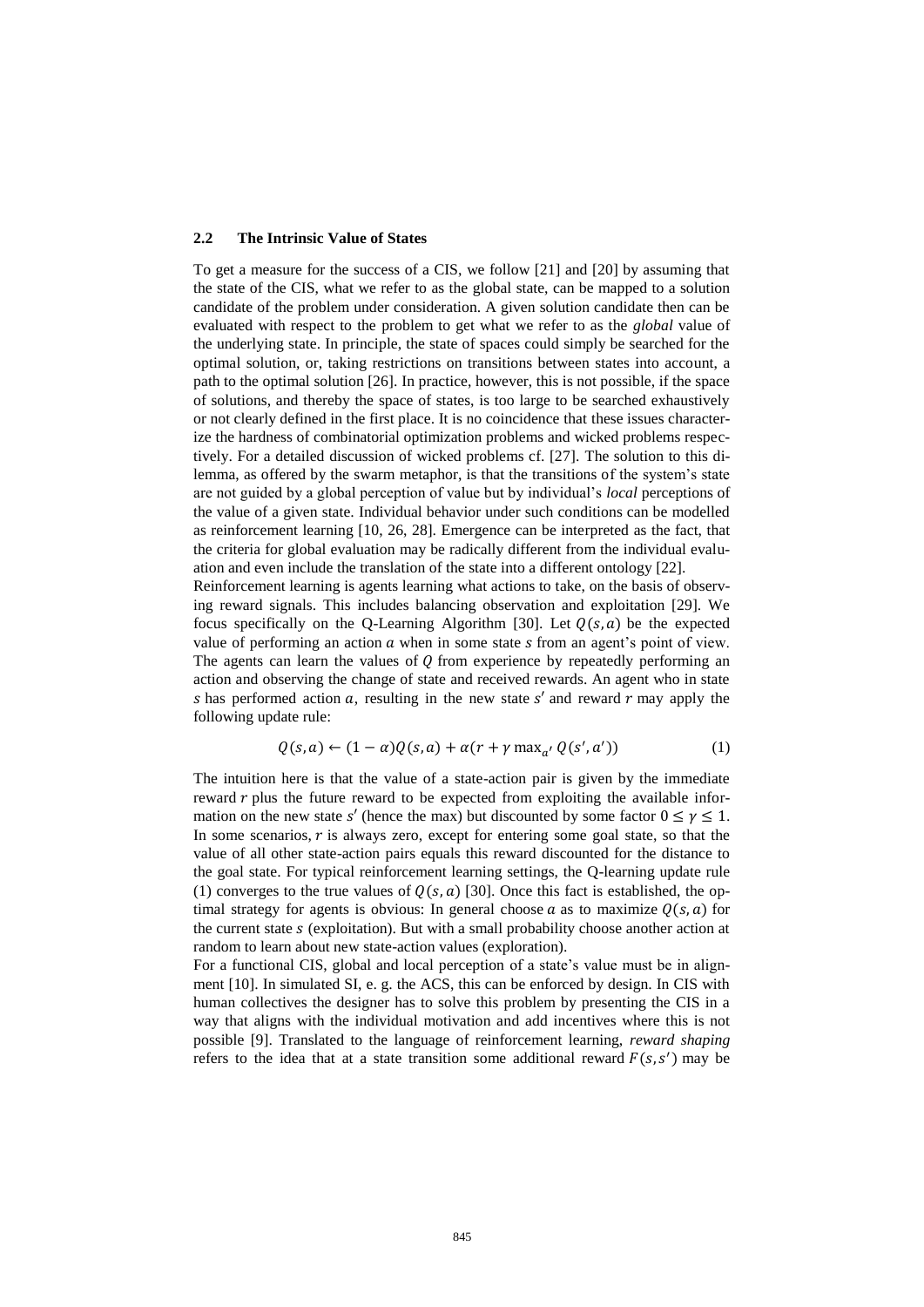provided by design, as to improve the speed of learning [31]. Earlier work has clearly emphasized the importance of motivation and incentives in CIS [32–34]. There are many known means of incentivisation for CIS [35, 36]. Successful examples include monetary incentives (e. g. the Netflix Prize [37]) and non-monetary rewards such as access to webpages (e. g. reCAPTCHA [38]) and gamification (e. g. the "ESP game" [39]).

#### **2.3 The Ant Colony System**

We introduce the ACS as a heuristic solution to the TSP following [17]. First we define the TSP. Let  $G = (V, E)$  be a weighted complete graph where the set of vertices  $V = \{v_1, ..., v_n\}$  is interpreted as a list of cities and the set of edges  $E = \{ (v_i, v_j) : v_i, v_j \in V \}$  contains connections between any two cities. The weight of an edge,  $w(v_i, v_j)$  denotes the travelling distance between cities  $v_i$  and  $v_j$ . A Hamiltonian cycle in  $G$  is a closed path that visits each vertex exactly once. We interpret this as a salesman visiting each city in the list and call the Hamiltonian cycle a *tour*. Since G by definition is a complete graph there are  $(n - 1)!/2$  tours. The TSP is the problem of finding the tour for which the sum of weights, i. e. the total distance travelled, is minimal.

The ACS goes about the TSP as follows: Every edge gets assigned a level of pheromones  $\tau(v_i, v_j)$  which is interpreted as a measure of how desirable using that edge in a tour is.  $\tau$  is initialized at some  $\tau_0$  for each  $(v_i, v_j) \in E$ . A number m of artificial agents, the so called ants, are placed on random vertices. Each ant  $l$  keeps track of its unvisited vertices  $U_l$ . The simulation proceeds in discrete timesteps. In each timestep, every ant  $l$  chooses the next city to visit according to the following rule:

Let  $\eta(v_i, v_j)$  be  $1/w(v_i, v_j)$  and  $v_{i,l}$  be the current location of ant *l*. The new location  $v_{j,l}$  is given by

$$
v_{j,l} = \begin{cases} \arg \max_{v_j \in U_l} \left\{ \tau(v_{i,l}, v_j) \eta(v_{i,l}, v_j)^{\beta} \right\} & q \le q_0 \\ S & \text{otherwise} \end{cases} \tag{2}
$$

In the first case the ant *exploits* the pheromone information of how desirable an edge is, weighted against the length of this edge.  $\beta$  is a parameter that allows to manipulate the relative importance of the two factors. The exploiting move is chosen with probability  $q_0$ , i. e.  $q$  is a random number. The second case is the case where the ant  $ex$ *plores* other options. S is a city chosen at random according to the following distribution:

$$
p_l(v_j) = \begin{cases} \frac{\tau(v_{i,l}v_j)\eta(v_{i,l}v_j)^{\beta}}{\sum_{v_k \in U_l} \tau(v_{i,l}v_k)\eta(v_{i,l}v_k)^{\beta}} & v_j \in U_l\\ 0 & \text{otherwise} \end{cases}
$$
(3)

When an ant transitions from  $v_{i,l}$  to  $v_{j,l}$  the pheromone trail  $\tau(v_{i,l}, v_{j,l})$  is updated according to the swarm metaphor with the following update rule: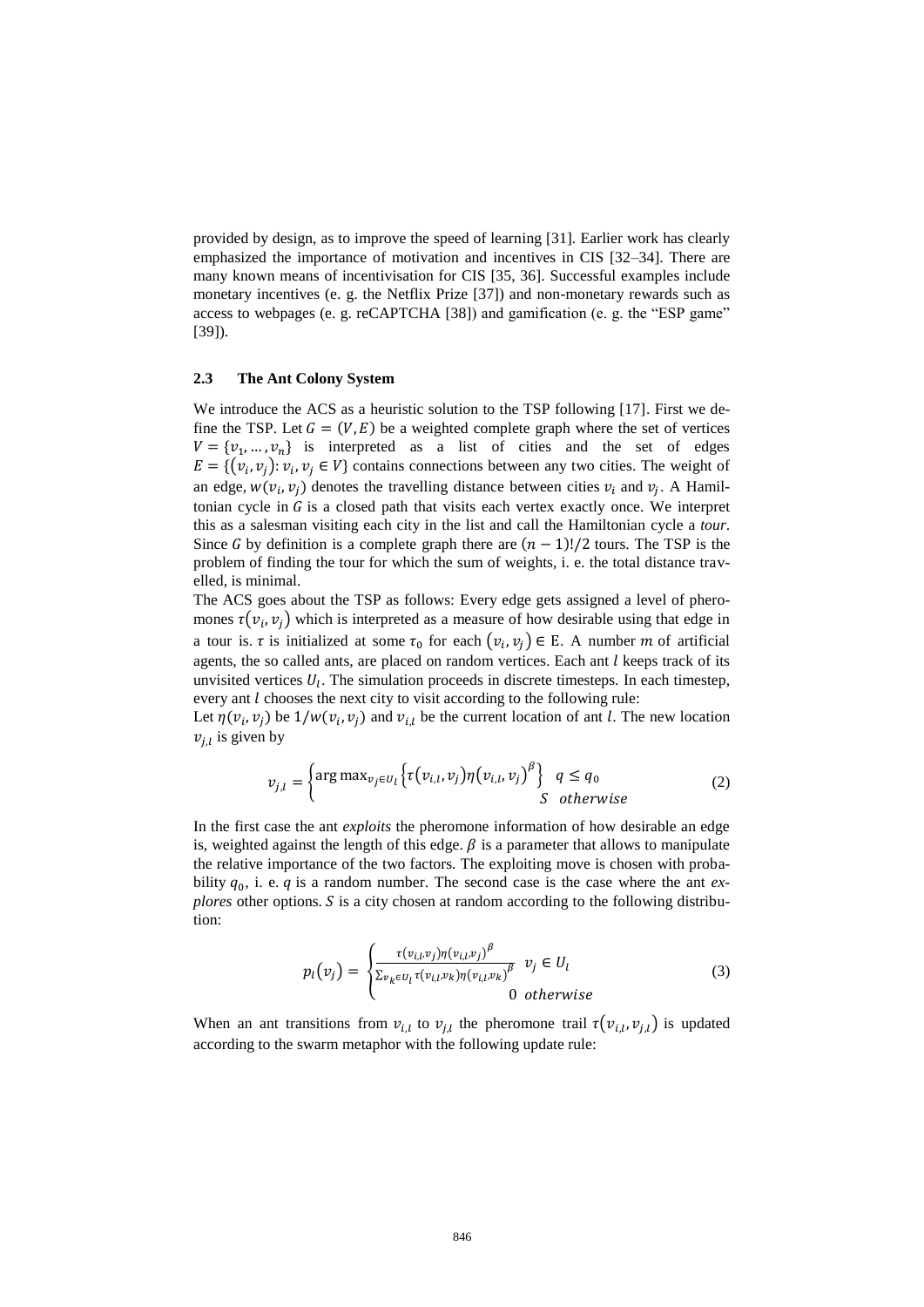$$
\tau(v_{i,l}, v_{j,l}) \leftarrow (1 - \alpha)\tau(v_{i,l}, v_{j,l}) + \alpha\tau_0 \tag{4}
$$

This is called the *local* update.  $\alpha$  is a parameter that models the decay of pheromones over time.

When all ants have finished their respective tours, the shortest tour observed so far is determined. Let  $L_g$  be the length of this tour and  $T_g \subset E$  be the edges on it. A *global* update of pheromone concentration is performed so that:

$$
\tau(v_i, v_j) \leftarrow (1 - \alpha)\tau(v_i, v_j) + \alpha\tau_{\Delta}(v_i, v_j)
$$
\n<sup>(5)</sup>

$$
\tau_{\Delta}(v_i, v_j) = \begin{cases} 1/L_g & (v_i, v_j) \in T_g \\ 0 & \text{otherwise} \end{cases}
$$
 (6)

After the global update the whole procedure is repeated until an end condition, e. g. a fixed number of iterations has been reached [17].

This concludes the description of the ACS in terms of the swarm metaphor, using pheromones as the central concept. Alternatively it is possible to apply reinforcement learning to the ACS for the TSP. Agents map to ants, states map to current locations, choosing an action maps to choosing the next city to visit and  $Q$  generally maps to  $\tau$ . There even is exploration and exploitation. However, the updating mechanism for  $\tau$  in the ACS in eq. (4) differs from the Q-learning update rule in eq. (1). AntQ [19] is a hybrid algorithm that draws on both Q-learning and the swarm metaphor. AntQ equals the ACS but with (1) instead of (4) as the local update rule. In fact AntQ predates the ACS, and rule (4) was a later simplification [17].

# **3 Dissecting the ACS**

## **3.1 Setting**

In the following, we use the term *global state* of the ACS to refer to the  $n \times n$  matrix that contains the values of  $\tau$  for all edges. This is not to be confused with the *local state* an ant finds itself in, i. e. a current location and a list of unvisited locations. Ants estimate the local value of adjacent states using the distance to this state and the pheromone density on the way. One way to understand this, is to assume that an ant located at city  $v_{i,l}$  can only *observe a subset* of the global state: the pheromones on edges adjacent to  $v_{i,l}$ . When moving to another location, the ant updates both its local state and the global state. The list of unvisited locations can be interpreted as the ant's working memory. It can never be observed by other ants. This is consistent with the model of CI introduced in [22]. The working memory is used only to guarantee a feasible solution, i. e. that no city is visited more than once. It is not used to make the choice which particular city should be visited next [17]. Note that this is a major limitation with respect to reinforcement learning and the TSP. In theory, the value of a (local) state-action pair represents the desirability of adding the respective edge to a tour. This value obviously depends on the position of the edge within the tour. Not being allowed to use its list of unvisited cities when estimating state-action values deprives the ant of potentially valuable information. In practice, there are  $2^n - 1$  pos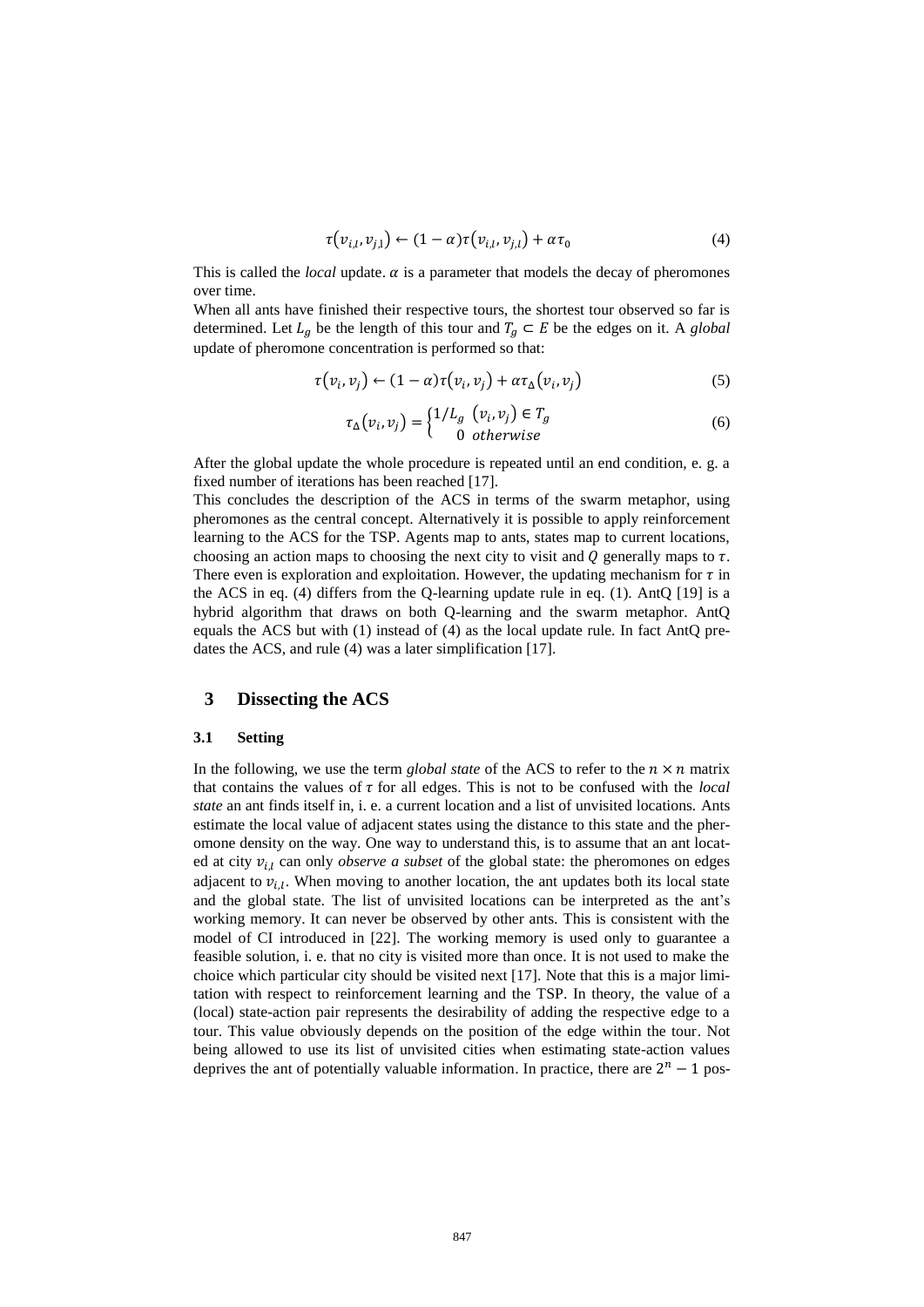sibilities for the list of unvisited cities so making this list part of the local state rather than working memory as a separate entity would lead to a combinatorial explosion of the state space.

The power of the ACS stems from the fact that it produces a heuristic solution by considering a much smaller search space. This is the principle that makes the swarm metaphor attractive. Real ants, while solving the complex task of pathfinding, have no conception of the problem they solve. SI emerges from individuals of very limited intelligence following simple rules [12]. In the ACS setting, we use the term *emergence* to refer to the idea that individual ants evaluate the state, i. e. the pheromone trails, locally in terms of whether they should travel along a given edge. The local evaluation criterion is fundamentally different from the global value which we define as the length of a tour induced by the  $\tau$ -matrix. Note that most local values refer to edges that are not part of the final tour and therefore have no direct connection to the global value. Since we are interested in emergence, we measure the ACS performance not in terms of how good it solves the TSP as an optimization problem, but in terms of the construction of an emergent solution. For global evaluation, we do not keep track of a best tour that might have been encountered by some "lucky" ant or a best global state the system might have inhibited at some point in time. Instead we measure the length of the tour induced by  $\tau$  using the rule in eq. (2) with pure exploitation, i. e.  $q_0 = 1$ , after a fixed number of 500 iterations. The reasoning behind this measurement is first, that within the swarm metaphor an ant would not realize if it had hit a "lucky" tour and second, that, strictly speaking, emergence implies convergence to a stable state [40]. A system that deviates from an earlier superior state does not really exhibit emergence.

We generated ten random instances of the TSP. For each instance we choose 64 random points on a  $256 \times 256$  grid and use the pairwise Euclidean distances as edge weights.

#### **3.2 Baseline ACS**

As a baseline, we implement the ACS from [17] with only a few minor changes. We use the parameter settings reported therein:  $\beta = 2, q_0 = 0.9, \alpha = 0.1, \tau_0 = \frac{1}{nL}$  $n_{nn}$ , where  $L_{nn}$  is the length of the tour generated by the nearest neighbor heuristic. We call the tour length emerging from the ACS, according to the measurement described above,  $L_{acs}$ . Note that, due to the way the ACS is initialized, the nearest neighbor heuristic is a special case of the ACS where the evaluation takes place after zero iterations, i. e. without running the ACS at all. In the following we will judge the performance of variations of the ACS relative to  $L_{nn}$  and  $L_{acs}$ . A variation performing worse than  $L_{nn}$  is one that actually evolved the system away from the solution state. We do not make comparisons with fundamentally different solution methods, e. g. branch-and-cut.

Earlier work reports simulating  $m = 10$  ants over 2500 iterations [17]. However, we observe little to no improvement in the majority of iterations. Overall, we observe better results with  $m = 50$  and 500 iterations. Note that the number of tours generated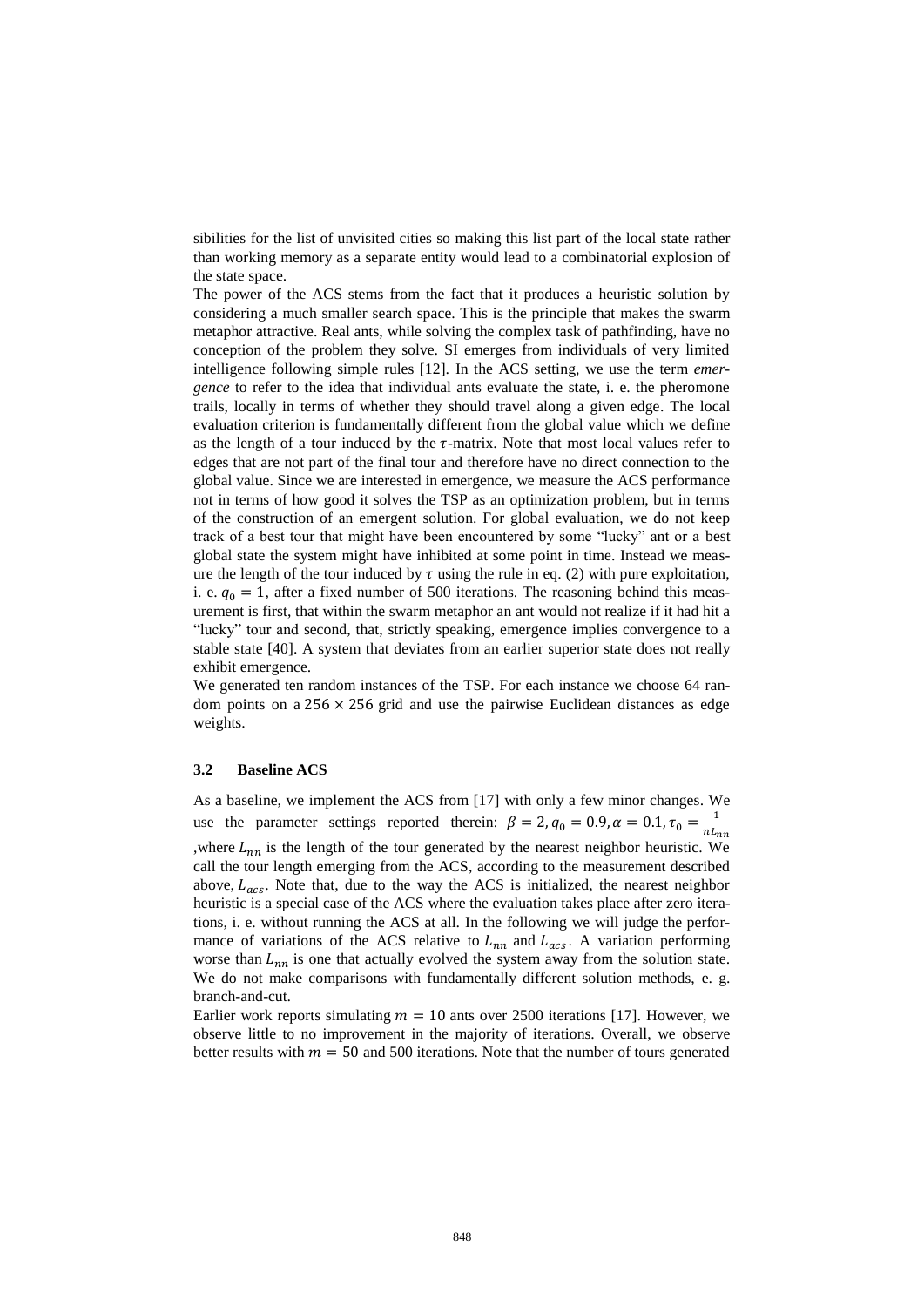is equal in both cases (25000), only the number of global updates is smaller. We discuss this in more detail later in this paper. One final change we have made, is that all the ants start at the same city and build their tours sequentially rather than concurrently. This is necessary to allow a fair comparison of all variations we implement. The resulting algorithm is given below:

```
Initialize \tau to \tau_0 and t to 0while (t < 500)for each ant
    while |U_l| > 0select u_{j,l} according to eq. (2)
      update \tau according to eq. (4)
      remove u_{i,l} from U_lglobally update \tau according to eq. (5)
  increment t
return length of tour induced by \tau and eq. (2) with q_0 = 1
```
The ACS outperforms the nearest neighbor heuristic on all 10 instances of the TSP under consideration. On average, the relative tour length after 500 iterations of the ACS amounts to 82.4% of the tour length of the nearest neighbor heuristic.

#### **3.3 Differences between Global and Local Updates**

The ACS features two update mechanisms – cf. eq.  $(4)$  and  $(5)$  – which seem similar but actually work differently. The role of the global update is to keep the system's state near the best tour found so far. The role of the local update in contrast is to encourage ants to explore paths not considered by their peers [17]. The first point is easy to see. Disregarding local updates, given enough global updates the only edges with non-zero pheromone concentration are edges on the globally best tour. In that case, our measure of emergent performance becomes equal to measuring the length of the best individual tour. In terms of emergence, the global update uses information that is not available to individual ants. There is no meaningful way to attribute the global update to the actions of an individual ant, especially since the globally best tour could have been generated several iterations ago. Therefore, in terms of reinforcement learning, the global update should not be interpreted as an act of individual learning but rather as a change of the environment with the goal of guiding the system in the right direction, i. e. as reward shaping. Within the swarm metaphor there is no such conception. It is clear that natural environments cannot exhibit this kind of adaption. So at this point the ACS already goes beyond the framing of the swarm metaphor.

The role of local updates is less intuitive. In contrast to global updates, for local updates the "pheromone decay" only takes place on edges that are actually visited by an ant, cf. eq. (4). Note that the local reward signal  $\tau_0$  is smaller than the global reward signal  $1/L_a$  by approximately a factor n. This leads to the phenomenon that most often the local update actually *decreases* the pheromone concentration on the respective edge. This ensures the diversity of the ant's respective tours and encourages ants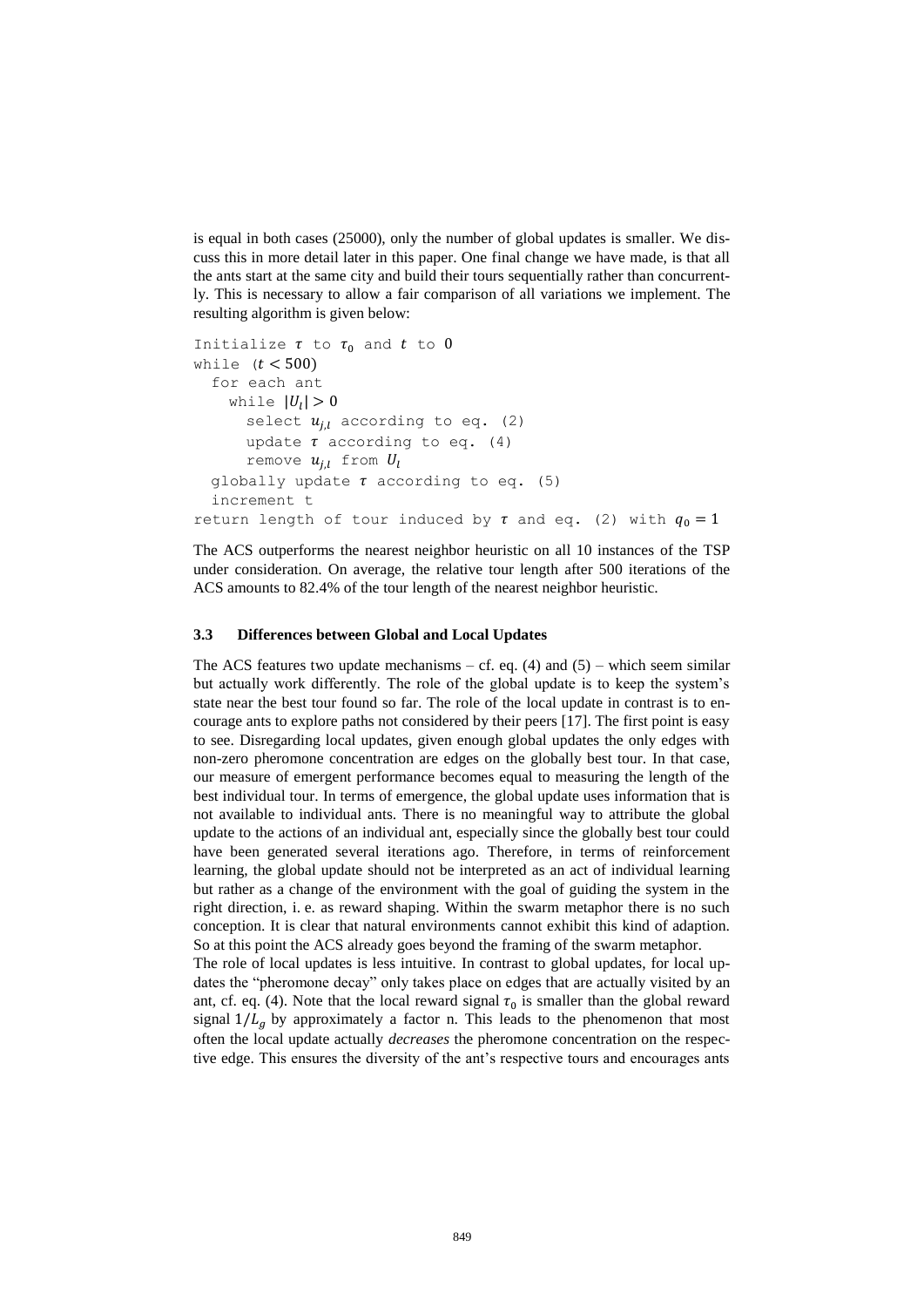to explore new tours that are similar but different compared to the best currently known tour [17]. While this appears to be a plausible mechanism from an optimization point-of-view, it also breaks with the swarm metaphor. In the biological model, the net impact of laying pheromones is always positive in comparison to the decay of pheromones over time. This is because in the biological model, the latter effect is independent of the presence of an ant. Simulating the ACS, we observe a decrease of pheromone concentration at roughly 90% of all local updates. Coincidently,  $m = 50$ , a value selected empirically for good overall performance, is close to  $n = 64$  so that, due to the factor  $n$  in  $\tau_0$ , the sum of all local updates in an iteration has approximately the same impact as the global update. This is coherent with results from [17].

To further investigate the interaction of global and local rewards we consider three variations of the ACS. First we implement AntQ, i. e. we use eq. (1) instead of eq. (4) for the local update. Be  $T_l$  with length  $L_l$  the tour constructed by the current ant. We reinforce the final edge of  $T_l$  with the additional reward  $1/L_l$  which becomes known only at the end of the tour. In theory, Q-learning should lead to this reward propagating back along tours thus shaping the local reward to follow the same principle as the global reward  $1/L_a$ . The reasoning behind this is simple: if the ants could learn to estimate the length of a tour at its outset, no longer would there be any need to discourage edges already visited by peers. On the contrary, every new tour would make an improvement towards estimating the true value of edges. In simulation, this variation of AntQ still outperforms the nearest neighbor heuristic on all instances but only at 88.2% of the average tour length. AntQ outperforms the ACS on one instance by a very small margin, but on average results in a tour length of 107% of the ACS.

The comparatively poor performance of AntQ suggests that information about the length of particular tours is of little value as a reward signal. Making local and global reward signals constant allows to estimate the value of this information. Therefore, as a second variation we test what we call the global- $\tau_0$  ACS. We use  $\tau_0$  instead of  $\frac{1}{L_g}$  in eq. (6), thus shaping the global reward to match the local reward. In a third variation, global- $L_{nn}$  we use  $\frac{1}{L_{nn}}$  $\frac{1}{L_{nn}}$  instead, i. e. a constant value in the same magnitude as the original  $\frac{1}{L_g}$ . These variations allow us not only to investigate the impact of the relative magnitude of local and global rewards on the system's performance, but also the effect of shaping the global reward to match the local reward. In the simulation of four of the ten instances, global- $\tau_0$  displays a performance inferior to the nearest neighbor heuristic. The average relative tour length is 96.7%, making global- $\tau_0$  performance only slightly better than nearest neighbor and clearly worse than the ACS. In contrast, global- $L_{nn}$  outperforms the ACS on two instances although, like AntQ, only by a small margin. On average, the performance of global- $L_{nn}$  diverges from ACS performance by less than 1%.

#### **3.4 Rewarding Global Progress**

So far, we followed the swarm metaphor in viewing pheromone concentration as a measure of how desirable it is to follow a given edge from an ant's local perspective.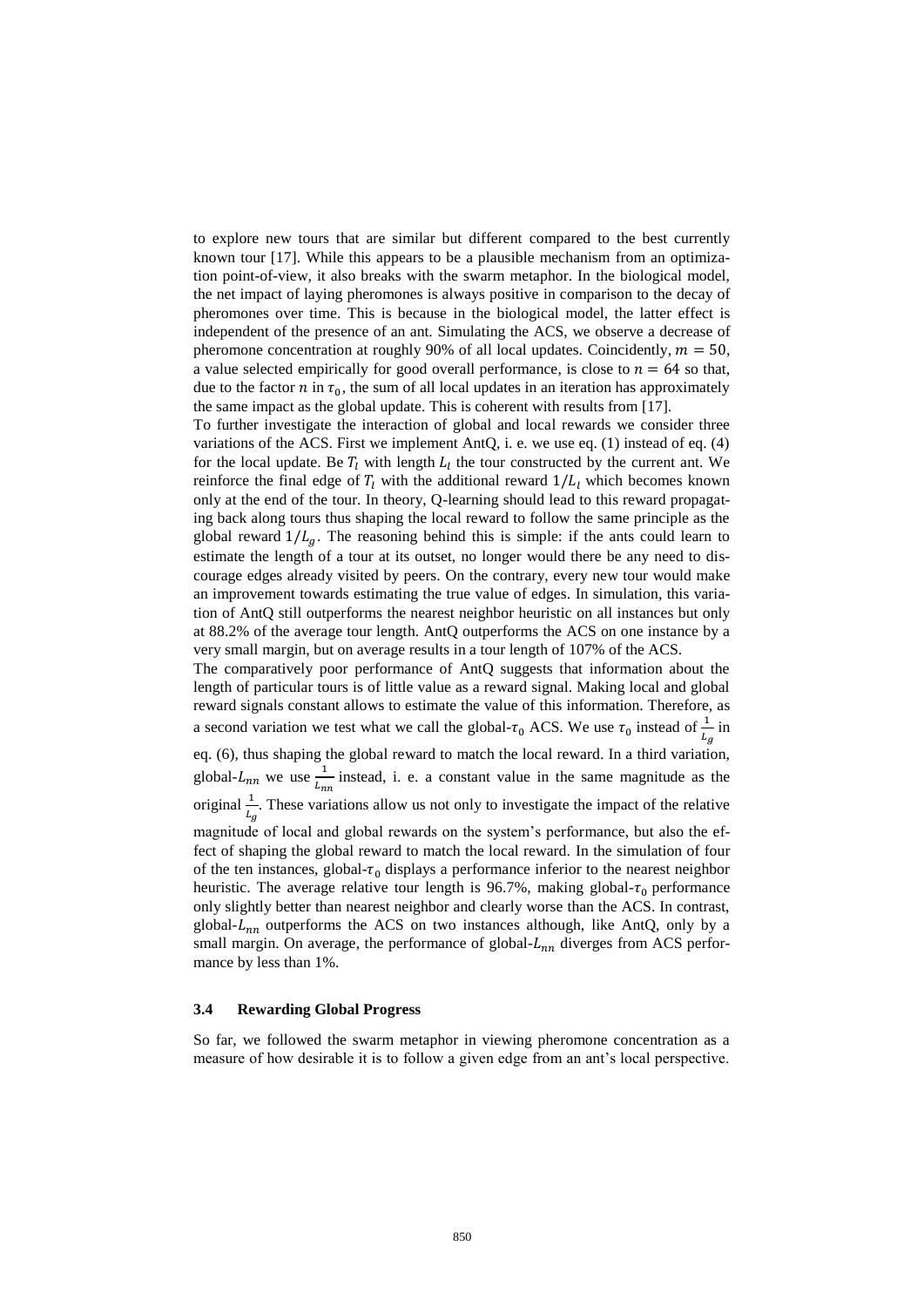This needs to be understood as conceptually different from viewing system wide pheromone concentration as a basis for the global evaluation of the system's state. As we have pointed out, this dichotomy is a sign of the system's emergent properties. However, it is up to discussion, and ultimately the CIS designer's choice, what makes an edge desirable from the local perspective. In a general CIS with human agents, from the individual's perspective, there may be intrinsic factors determining the desirability of state-action pairs such as the perceived individual value of states and the individual cost of performing an action [26]. However, the CIS designer should seek to create incentives that let the individuals desire locally what lets the system make progress globally [9]. In the simulation of the ACS, this problem is greatly simplified, compared to a CIS with human agents, because we can shape the reward to any structure we want, and the individual ants are hardcoded to blindly adhere to any given measure of desirability. Nevertheless, the choice of a reward structure is not trivial. Our results from the previous section show, that rewarding ants locally with respect to the global ontology of tour lengths does not improve global performance. Empirically, it seems to be of very little value, to encode information on the tour length, as an indicator of progress, into the reward signals, on both, the global and the local level.

To further investigate this point, we consider the possibility of rewarding progress towards the global goal more directly. Wolpert and Tumer have shown that one way to implement successful CI is to define the local value of a state as the same state's global value minus a hypothetical value that would have occurred, had the individual not existed. They call this "wonderful life utility" (WLU) [10]. We adapt this conception to the ACS as follows: In every iteration, we calculate not only the global value of the pheromone matrix but also for each ant the value of the pheromone matrix without the pheromones added by that ant in the current iteration. The difference of the two values, is a measure of the ant's direct contribution, positive or negative, to the current global value. However, neither a strategy of shaping the AntQ-local reward to reflect this difference nor the strategy to reinforce a positive contribution in retrospective with a reward of  $1/L<sub>l</sub>$  display a better performance than the nearest neighbor heuristic.

Note that WLU, in the implementation described above, does not measure indirect contributions of a given ant to the global value. Other ants, having access to the pheromone traces laid by the given ant, change their behavior accordingly but this happens after the performance of the given ant has been measured and rewarded. While this is most likely the reason for the poor performance of an otherwise theoretically sound measurement of state-value, the "real" WLU is impractical to measure, because indirect effects extend indefinitely into the future. Every newly generated tour has the effect of branching the system into two possible futures, one with this tour and one without it. At every point, both branches would need to be tracked to measure indirect effects, creating an exponential number of branches. According to [10], calculating WLU is a "fictional counter-factual operation" that ignores the system's dynamics. In case of the ACS, this is done by cancelling out the effect of a given ant on the state's value. However, this is of little use, if most of the effect arises precisely from the system's dynamics and is therefore not independently measurable. In addition to this conceptual problem, designing a CIS with human agents on the basis of WLU, is to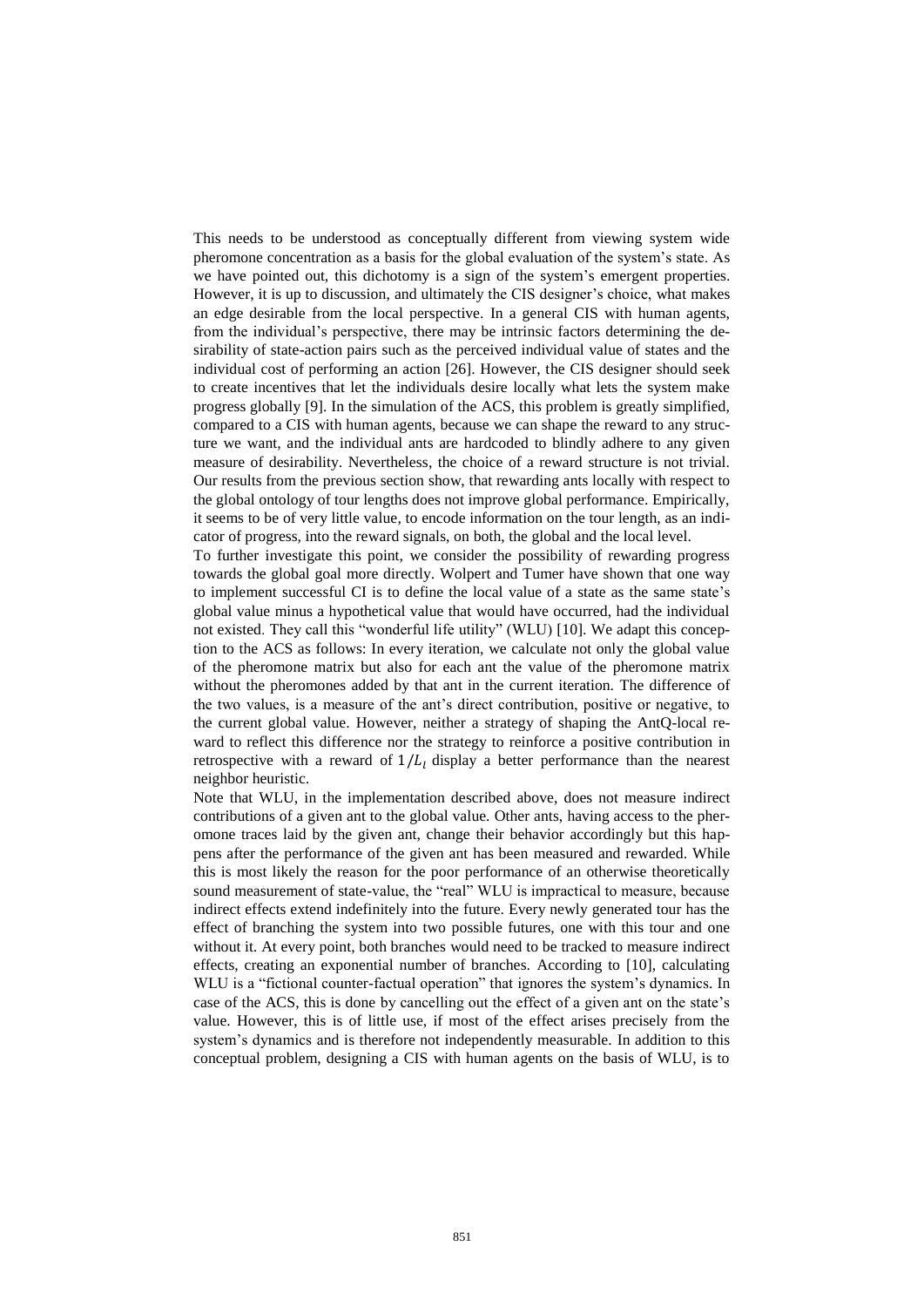ignore any intrinsic state-action values and superimpose an external system of values on the individuals. This is likely to be an inefficient and costly approach.

#### **3.5 The Value of Information**

Given the problems with the WLU approach and the poor performance of seemingly sophisticated rewarding schemes in simulation, we explore a different approach. Both reward schemes, AntQ and WLU, seek to include information on the problem into rewards. Accepting this to be a reasonable idea, we reinvestigate the simpler ACS reward scheme with respect to the information conveyed. From the discussion in Section 3.3, it follows that the informational content of global reward essentially is "this edge is part of the best currently known tour". The content of local reward is "this edge is part of one of your peer's current tour". The way in which ants balance this information and act upon it is hardcoded into the ACS. In terms of WLU, if indirect contributions are to be taken into account, the impact of a single ant on the system is not as much it's construction of a new tour but rather broadcasting this tour to the other ants. It follows that WLU in the ACS amounts to a measure of the global value of the information that ant  $l$  took tour  $T_l$  in the current iteration.

In absence of a way to approximate this value directly, we approach the problem by asking, under what circumstances an agent individually would be inclined to share this information. Note that the ACS assumes that the ants fully cooperate, i. e. share every tour with the other ants. Deactivating this mechanism completely lets the ACS become non-functional [17]. However there is another way of modelling noncooperative ants: let the ants keep track of pheromone concentrations but only for tours they constructed themselves, i. e. every ant has a private pheromone matrix. The global reward also is awarded individually, i. e. for the globally best tour that is known to a particular ant. For fair comparison with the ACS, global reward is scaled by  $1/n$  so that a single ant's local reward may still counterweight the global reward. The tour lengths produced by the non-cooperative ACS register between ACS tour length and nearest neighbor tour length for all instances. On average the tour length is 105.5% of ACS tour length and 86.9% of nearest neighbor tour length thus indicating that the global value of cooperation is rather small in the given scenario but the global value of keeping track of previous tours is vital to performance.

We investigate two alternative modes of cooperation. In the first mode we allow the agents, as the term ants no longer seems appropriate, to form permanent coalitions. If two agents or two groups of agents join forces, they gain access to a common pheromone matrix, a common best tour and all tours generated in the future by any member of the coalition. The results so far indicate that getting access to future tour information is always a benefit for both sides. Economically it can be argued that having more agents exploiting the best tour creates additional welfare that can be split among the coalition in a way that creates incentives to join for both sides, e. g. using Shapley-value. However, it directly follows from the reasoning above that there is no meaningful way for agents or groups of agents to compare the value of their private pheromone matrices. Therefore we allow ants to join forces only if their respective pheromone matrices currently induce the same tour, i. e. both parties can be sure that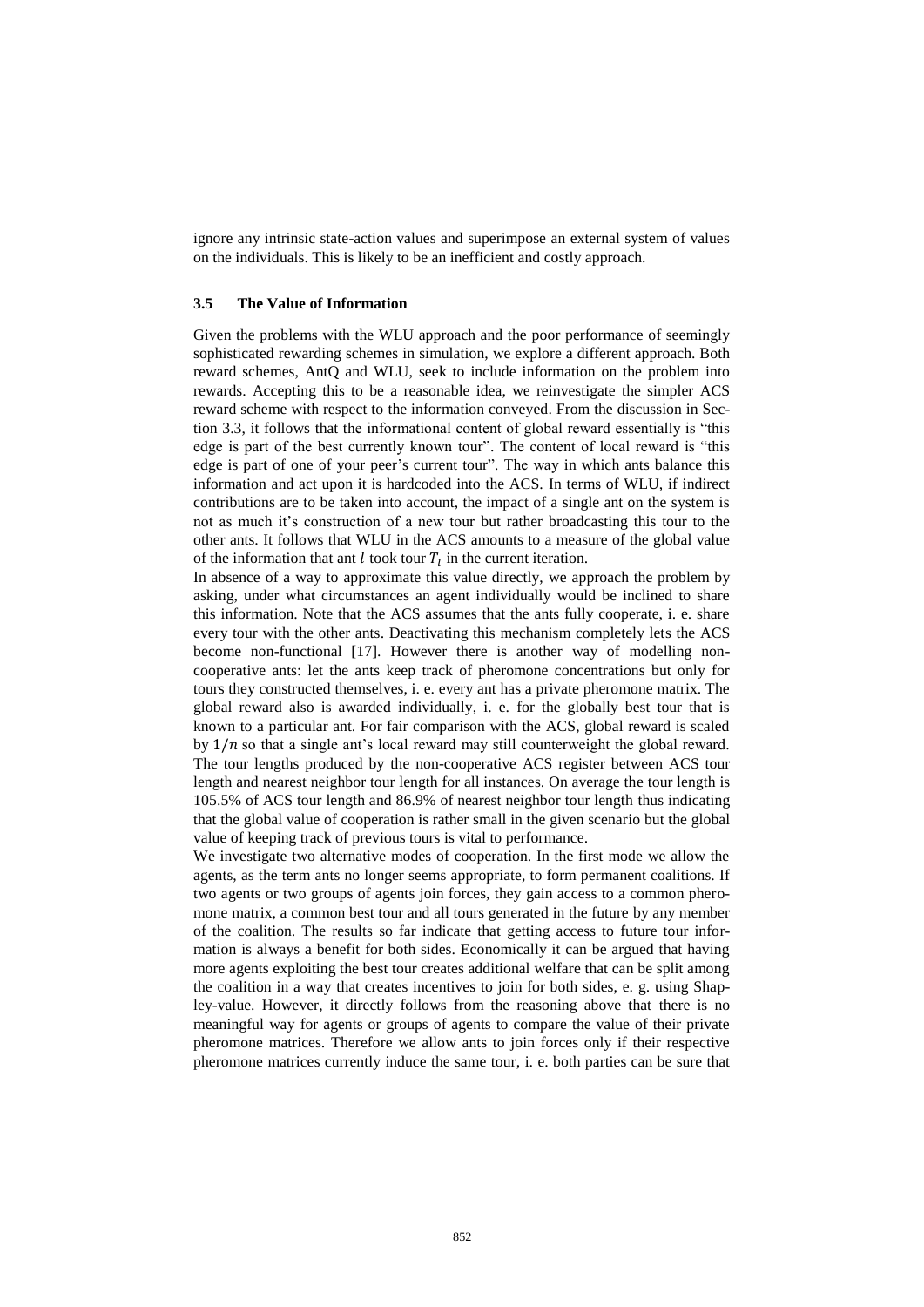they do not lose an advantage to the other party. Simulation shows that these preconditions for cooperation occur frequently and the system quickly converges to the grand coalition, with a performance almost equal to the ACS.

As a second mode of cooperation we consider non-permanent cooperation and apply a slightly different reasoning. An agent may estimate the (local) value of a newly generated tour by comparing its length to that of the previously generated tour. If the new tour is longer than the old one the agent has made a discovery that is of no future value to itself, e. g. in terms of a competitive advantage, but has some value to other agents because they can avoid making the same mistake. Therefore, from an individual perspective the agent can reasonably choose to "sell" the newly generated tour. This has the effect of allowing the agents to make local updates with selected external tours. The simulation results in a performance level between the non-cooperative variation and the variation with coalitions at an average of 102.2% of the ACS tour length.

# **4 Discussion and Conclusion**

Our findings show, that the ACS conceptually goes beyond the swarm metaphor. Where real ants follow a simple mechanism of laying and following pheromone tracks, we have shown, that the pheromones in the ACS are used to convey different types of information, thus making for more complex semantics of rewards. However, the results also show that not all information is equally valuable in terms of the resulting global performance. Another aspect where the ACS goes beyond the swarm metaphor is the global update in itself. We have shown that the global update can be viewed as the doing of what we might call a "benevolent" environment, actively guiding the individuals towards global success.

|                     | Average tour length      |                           |
|---------------------|--------------------------|---------------------------|
| Variation           | relative to $L_{nn}$ [%] | relative to $L_{ACS}$ [%] |
| ACS                 | 82.4                     | 100.0                     |
| AntO                | 88.2                     | 107.0                     |
| global- $\tau_0$    | 96.7                     | 117.4                     |
| global- $L_{nn}$    | 82.9                     | 100.6                     |
| WLU                 | $>100\%$                 |                           |
| non-cooperative     | 86.9                     | 105.5                     |
| coalitions          | 82.7                     | 100.4                     |
| information-selling | 84.2                     | 102.2                     |

**Table 1.** Overview of simulation results

We made changes to the ACS, not with the goal to improve its overall performance but seeking to investigate what factors are responsible for performance. Therefore, it comes to no surprise that none of the variations tested, was able to outperform the original ACS on average. An overview of all simulation results reported is given in Table 1. Variations, which leave the original relationship between global and local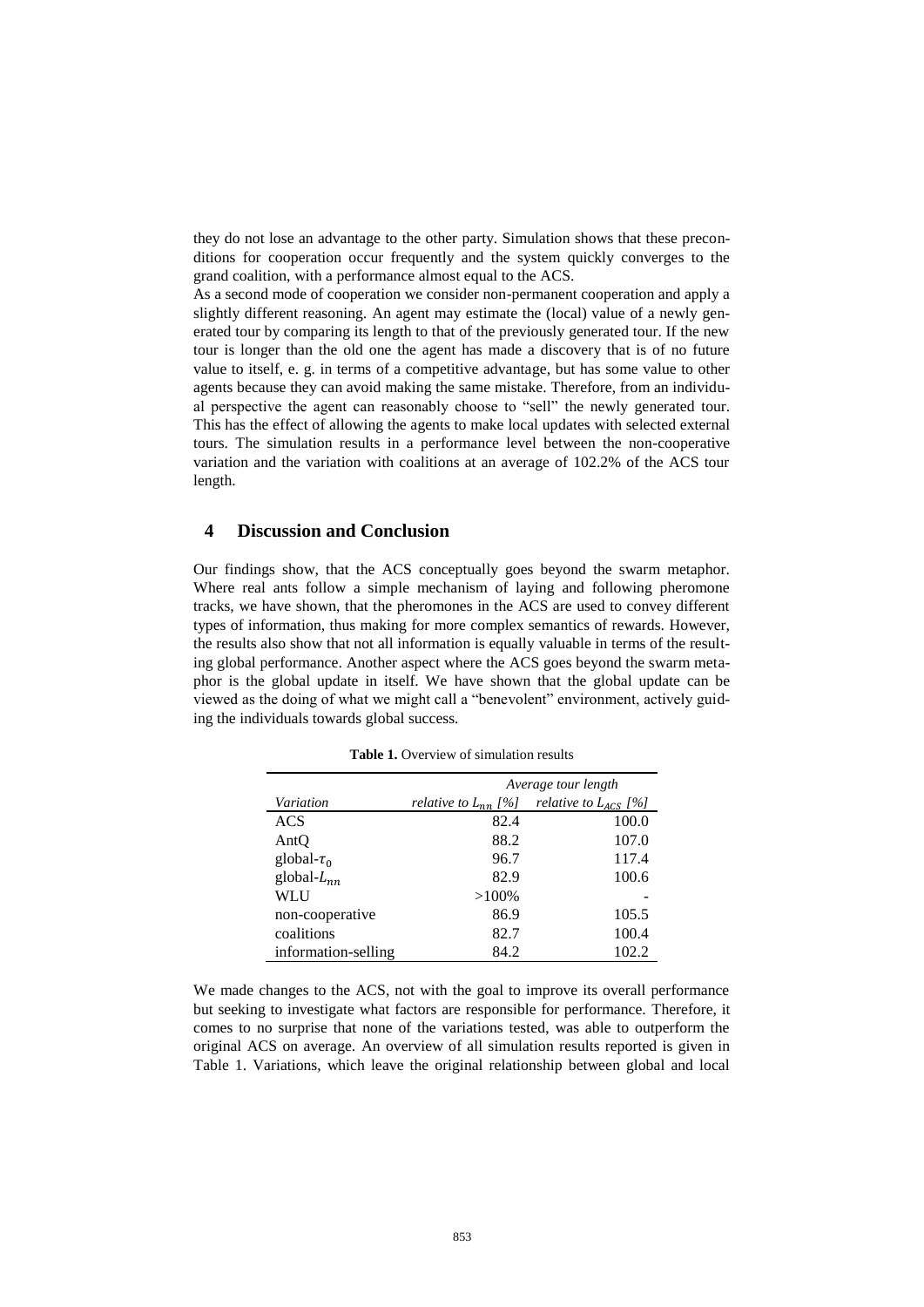rewards intact, tend to display performance similar to the original, whereas reward schemes that change this relationship, no matter how well-motivated in theory, lead to inferior performance. We view this as evidence that the balance of global and local rewards as proposed in [17] and confirmed by our own findings, is a central feature for the success of the ACS.

Obviously, the result from [17] that modelling non-cooperative settings by making ants blind to pheromones ruins performance still holds. In addition to that, we have explored new ways of interpreting non-cooperation and limited cooperation within the ACS with respect to the agents' willingness to share information based on a prior estimate of its value. We have shown that rational reasons to share information can be found. Agents acting according to these reasons, while not completely matching the performance of an ACS with total information, still perform relatively well.

Earlier work, as discussed in the first part of this paper, basically has two guidelines to offer to the CIS designer. Follow the principles of the swarm metaphor [12] and incentivize desired behavior [36]. However, in spite of many successful CIS, it is often unclear how to apply these guidelines to a given problem. There are many examples for sophisticated ways to get collectives to fulfil the desired task, but the task itself, although often presented in a novel context, remains otherwise unchanged. This is only of limited use for wicked problems. For such problems, it is unclear, which course of actions would best fit the task at hand and therefore unclear which behavior should be incentivized. To mitigate this problem, CIS designers should not only tailor problem-specific reward schemes taking into account both global and local utility but also design the system to present the problem in a form that is accessible and interesting for the collective, even if this leads to a complete reframing [9]

Our investigation of the ACS adds empirical evidence to these conceptions, suggesting that systems built on swarm principles are similar whether they solve optimization problems or wicked problems. But there is more. The rewarding scheme of the ACS is shown to have a dual function of encouraging stability and diversity. Rewards are not given on the basis of a global value as WLU might suggest, but as a direct consequence of the cumulated earlier actions of the collective. It shows that a simple reward mechanism that adapts as the system progresses as to guide individual action towards the global solution allows for a truly emergent solution that not only takes into account the limited processing capacity of individuals – which seems to be more of a problem for ants than for humans – but also the fundamental difficulty to provide meaningful local feedback in the same ontology in which global value is measured. Rewarding schemes with such a fundamentally dynamical component are yet to be tested on human CI.

In addition, the pheromone mechanism, or more generally the incentive structure of the ACS makes it easy and attractive for agents to share relevant information thus allowing for cooperation and minimization of redundant work, even if this is not enforced by design. In terms of individual interests, the modified ACS creates an environment in which the gain of sharing information massively outweighs the loss. Not only have we discussed rewarding principles of SI, but also have done this while considering agents' individual interests, thereby making a first step towards what we might call "humanizing the swarm".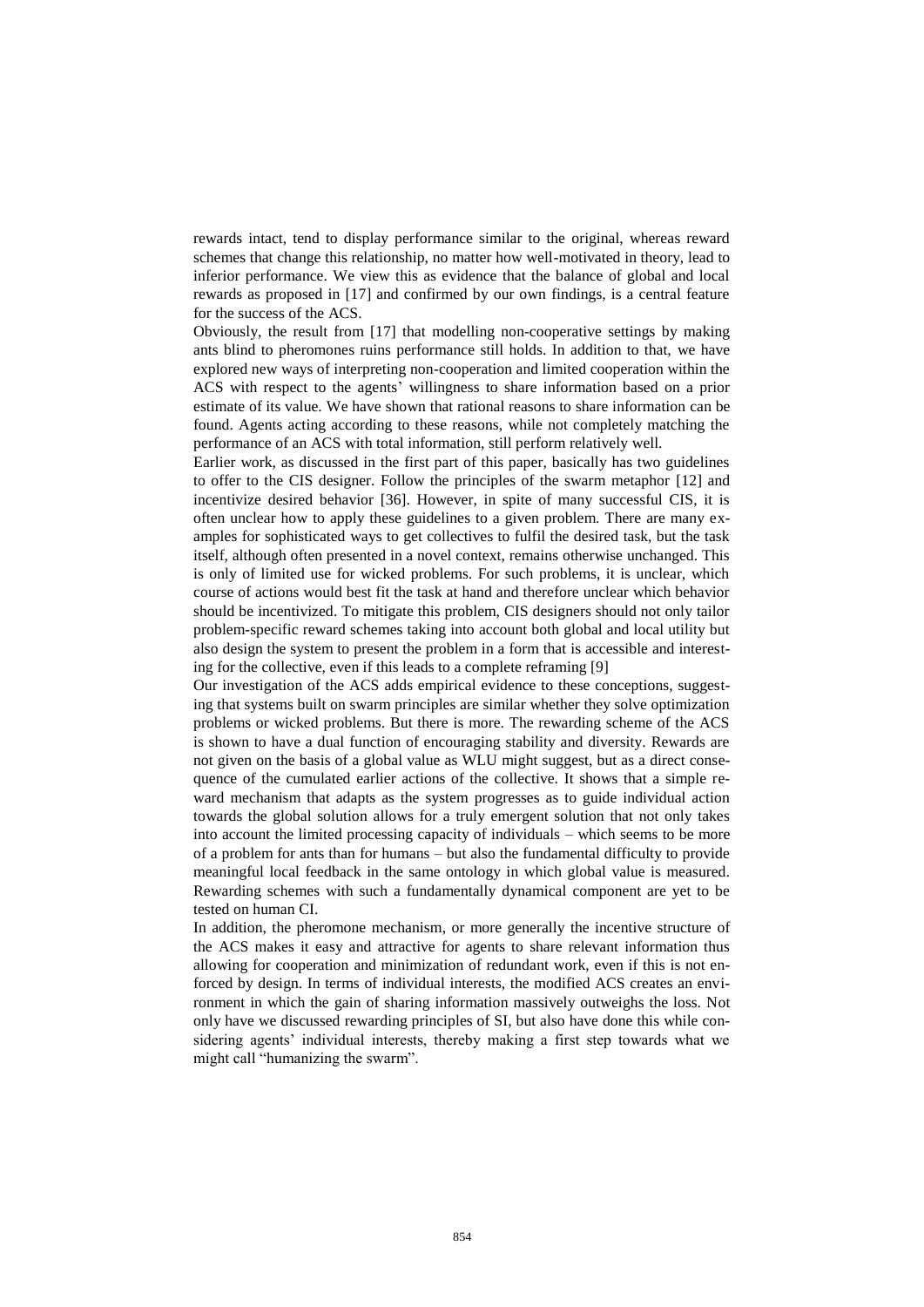## **References**

- 1 Schoder, D., Gloor, P.A., Metaxas, P.T.: Social Media and Collective Intelligence— Ongoing and Future Research Streams. Künstl. Intell. 27, 9–15 (2013)
- 2 Schoder, D., Putzke, J., Metaxas, P.T., Gloor, P.A., Fischbach, K.: Informationssysteme für "Wicked Problems". Forschung an der Schnittstelle von Social Media und Collective Intelligence. Wirtschaftsinf 56, 3–11 (2014)
- 3 Howe, J.: The Rise of Crowdsourcing, http://www.wired.com/wired/archive/14.06/crowds.html
- 4 Chesbrough, H.W.: Open innovation. The new imperative for creating and profiting from technology. Harvard Business School Press, Boston, Mass (2003)
- 5 Tapscott, D., Williams, A.D.: Wikinomics. How mass collaboration changes everything. Portfolio, New York (2006)
- 6 Bonabeau, E.: Decisions 2.0. The Power of Collective Intelligence. MIT Sloan Manage. Rev. 50, 45‐52 (2009)
- 7 Buecheler, T., Sieg, J.H., Füchslin, R.M., Pfeifer, R.: Crowdsourcing, Open Innovation and Collective Intelligence in the Scientific Method - A Research Agenda and Operational Framework. In: Fellermann, H., Dörr, M., Hanczy, M.M., Laursen, L.L., Maurer, S., Merkle, D., Monnard, P.-A., Støy, K., Rasmussen, S. (eds.) Artificial Life XII, pp. 679–686. MIT Press, Cambridge, MA (2010)
- 8 Surowiecki, J.: The wisdom of crowds. Why the many are smarter than the few and how collective wisdom shapes business, economies, societies, and nations. Doubleday, New York (2005)
- 9 Kornrumpf, A., Baumöl, U.: A Design Science Approach to Collective Intelligence Systems. 2014 47th Hawaii International Conference on System Sciences, 361–370 (2014)
- 10 Wolpert, D.H., Tumer, K.: An Introduction to Collective Intelligence (1999)
- 11 Sulis, W.: Fundamental Concepts of Collective Intelligence. Nonlinear Dynamics, Psychology, and Life Sciences 1, 35‐53 (1997)
- 12 Bonabeau, E., Meyer, C.: Swarm Intelligence. A whole new way to think about business. Harvard Bus. Rev. 79, 106‐114 (2001)
- 13 Gloor, P.A.: Swarm creativity. Competitive advantage through collaborative innovation networks. Oxford University Press, Oxford, New York (2006)
- 14 Gloor, P., Cooper, S.: The new principles of a swarm business. MIT Sloan Manage. Rev. 48, 81‐84 (2007)
- 15 Kazadi, S., Lee, J.: Swarm Economics. In: Ao, S.-I., Rieger, B., Chen, S.-S. (eds.) Advances in Computational Algorithms and Data Analysis, 14, pp. 249–278. Springer (2009)
- 16 Krause, J., Ruxton, G.D., Krause, S.: Swarm intelligence in animals and humans. Trends. Ecol. Evol. 25, 28–34 (2010)
- 17 Dorigo, M., Gambardella, L.M.: Ant Colony System: A Cooperative Learning Approach to the Traveling Salesman Problem. Trans. Evol. Comp 1, 53–66 (1997)
- 18 Dorigo, M., Stützle, T.: The Ant Colony Optimization Metaheuristic: Algorithms, Applications, and Advances. In: Glover, F., Kochenberger, G.A. (eds.) Handbook of Metaheuristics, 57, pp. 250–285. New York (2003)
- 19 Gambardella, L.M., Dorigo, M.: Ant-Q: A Reinforcement Learning approach to the traveling salesman problem. In: Proceedings of Twelfth International Conference on Machine Learning, pp. 252–260. Morgan Kaufmann (1995)
- 20 Lykourentzou, I., Vergados, D.J., Loumos, V.: Collective Intelligence System Engineering. In: Proceedings of the International Conference on Management of Emergent Digital Eco-Systems, pp. 134‐140. ACM, New York, NY (2009)